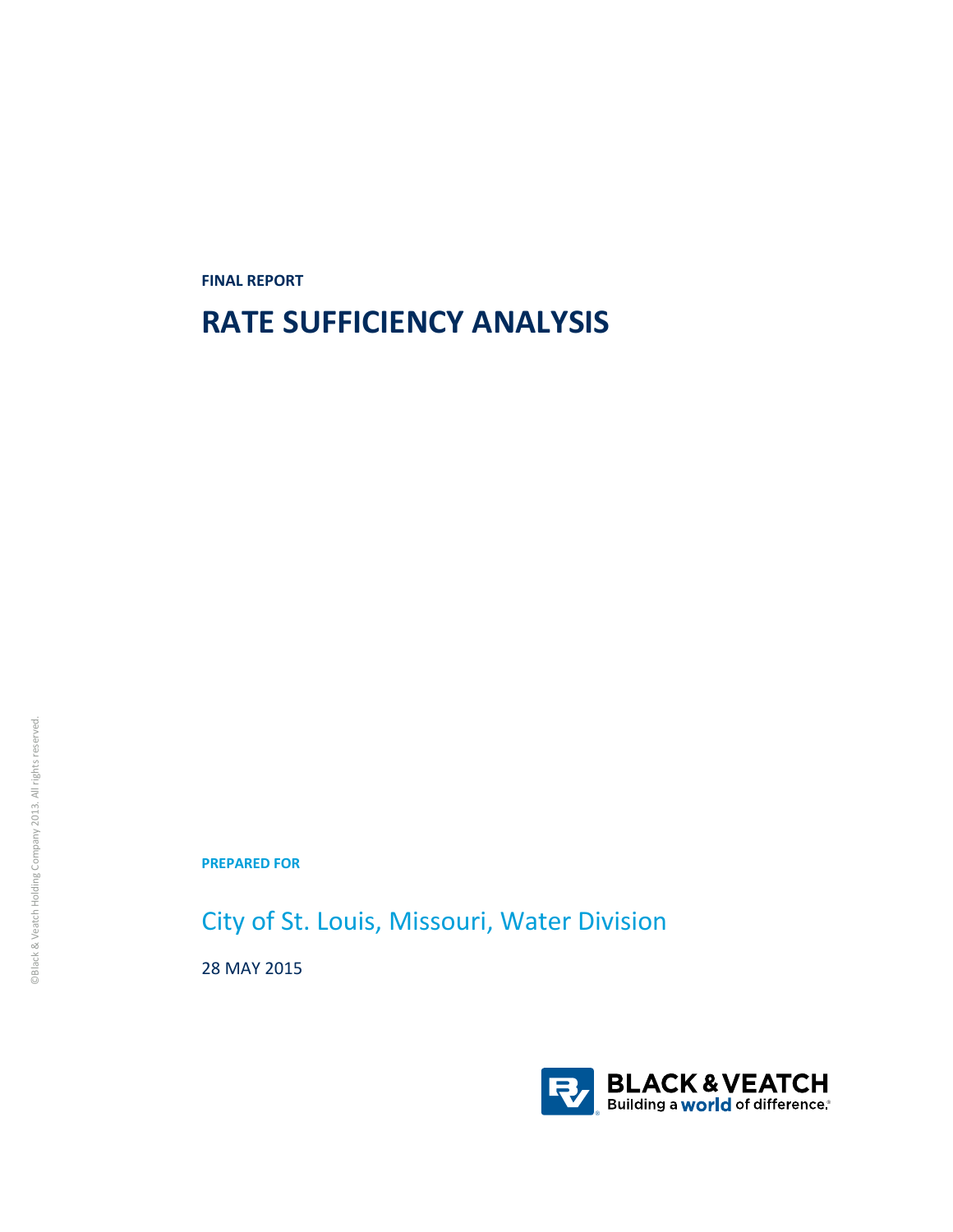

May 28, 2015 

Mr. Curtis B. Skouby, P.E. Director of Public Utilities / Water Commissioner City of St. Louis, Water Division 1640 S. Kingshighway Blyd. St. Louis, Missouri 63110-2285

Subject: Adequacy of Current Water Utility Revenues Letter Report

Dear Mr. Skouby,

Black & Veatch Corporation ("Black & Veatch") is pleased to present this letter report concerning the sufficiency of current water utility rates for the City of St. Louis Water Division. This report updates our March 2013 report.

In preparation of this report, we have reviewed the records and reports of the Water Division, reviewed the City's Indenture of Trust, and conducted financial analyses for the purpose of addressing the adequacy of current Water Division rates.

As will be discussed within this report, revenue increases are projected to be required in the last three years of the 2015-2019 study period in order to provide sufficient funding for all operating and capital expenses and to maintain required fund balances. An important driver of the projected revenue increase requirement is the historical and anticipated continued decline in metered water usage. This is a trend that is being experienced by water utilities across the country, and is being experienced in St. Louis as well. In addition, the number of flat rate accounts has also declined over the past several years, and it is anticipated that such decline will continue during the study period.

While revenues under existing rates are projected to continue to decline, the Water Division's annual expenditures are projected to increase. Annual operating expenditures are projected to increase in order to adequately maintain the Water Division. In addition, the Water Division is projecting the need for certain important capital projects, required in order to allow the utility to maintain itself as a sound, viable utility. Under the City's current plan, these capital projects are to be funded by a mix of existing fund balances, low interest loans, revenue bonds, and annual revenues ("pay-as-you-go" financing). In accordance with that plan, debt service on the anticipated revenue bond issuance is projected to begin in fiscal year 2017.

The Water Division has historically managed operation and maintenance expenses  $("0&M")$ with little to no increase over prior years, which in the past has helped defer the need for rate increases. However, sizable increases in O&M in fiscal years 2013 and 2014 have occurred in part due to completion of important deferred maintenance from fiscal years 2009 through 2012. In fiscal year 2013, O&M increased 6.4 percent over fiscal year 2012, and in fiscal year 2014, O&M increased an additional 10.0 percent over fiscal year 2013. Future O&M is projected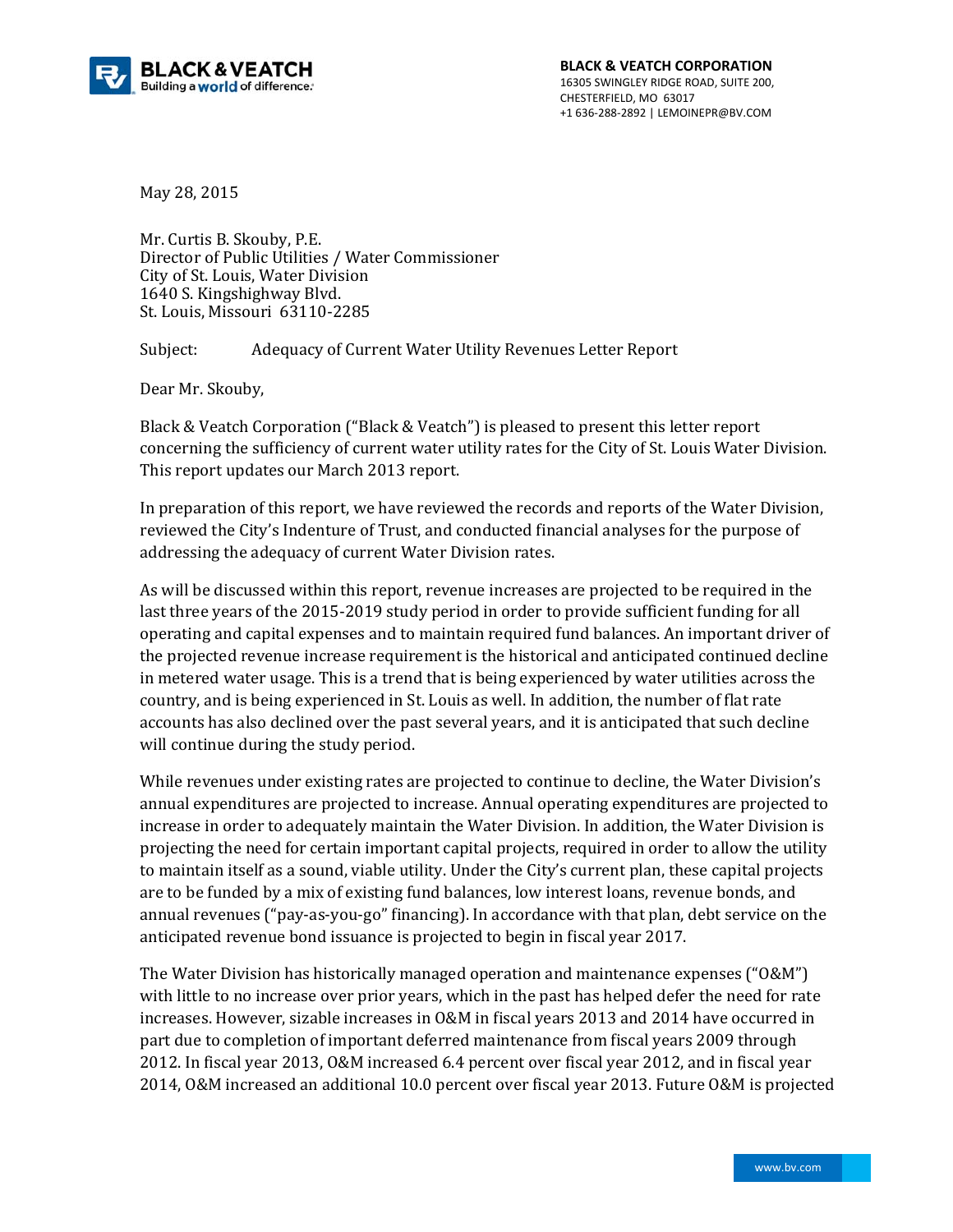

to increase at the general rate of inflation, recognizing the need for continued attention to operation and maintenance activities throughout the Water Division.

Based on our analyses, and under the assumptions described in this report, the following findings are presented:

- 1. Throughout the study period, the Water Division's net revenues are projected to be sufficient, including 7.5, 5.0, and 5.0 percent revenue increases in fiscal years 2017, 2018 and 2019 respectively, as indicated in this report, to continue to comply with the requirements outlined in the Master Indenture, taking into account the outstanding debt and planned additional revenue bonds and debt instruments to be issued during the study period. However, these calculated increases still result in a negative operating fund balance in fiscal year 2017. For this reason, the City should consider a rate increase sooner than fiscal year 2017 to reduce or eliminate the negative annual operating results and further stabilize the fund balance over the study period.
- 2. The Water Division's operating balance is maintained at or above 90 days of operating and maintenance expenses throughout the study period.
- 3. Annual debt service coverage requirements are exceeded and are maintained above 150 percent throughout the forecast period.
- 4. Based on the City's financing plan, the Water Division will need to issue approximately \$17.2 million in revenue bonds in fiscal year 2017 to fund the Capital Improvement Program proposed by Water Division management.

We wish to acknowledge the cooperation and assistance provided by Water Division staff during this engagement. This opportunity to be of service to the Water Division is greatly appreciated. If you have any questions about this report, please call Pam Lemoine at (636) 288-2892 or Jeff Dykstra at (407) 419-3586.

Very truly yours,

BLACK & VEATCH CORPORATION

Les K. Lampe

Les Lampe Vice President 

Enclosure 

cc: Ms. Perla Burk, City of St. Louis Water Division Ms. Pam Lemoine, Principal Consultant, Black & Veatch Corporation Mr. Jeff Dykstra, Manager, Black & Veatch Corporation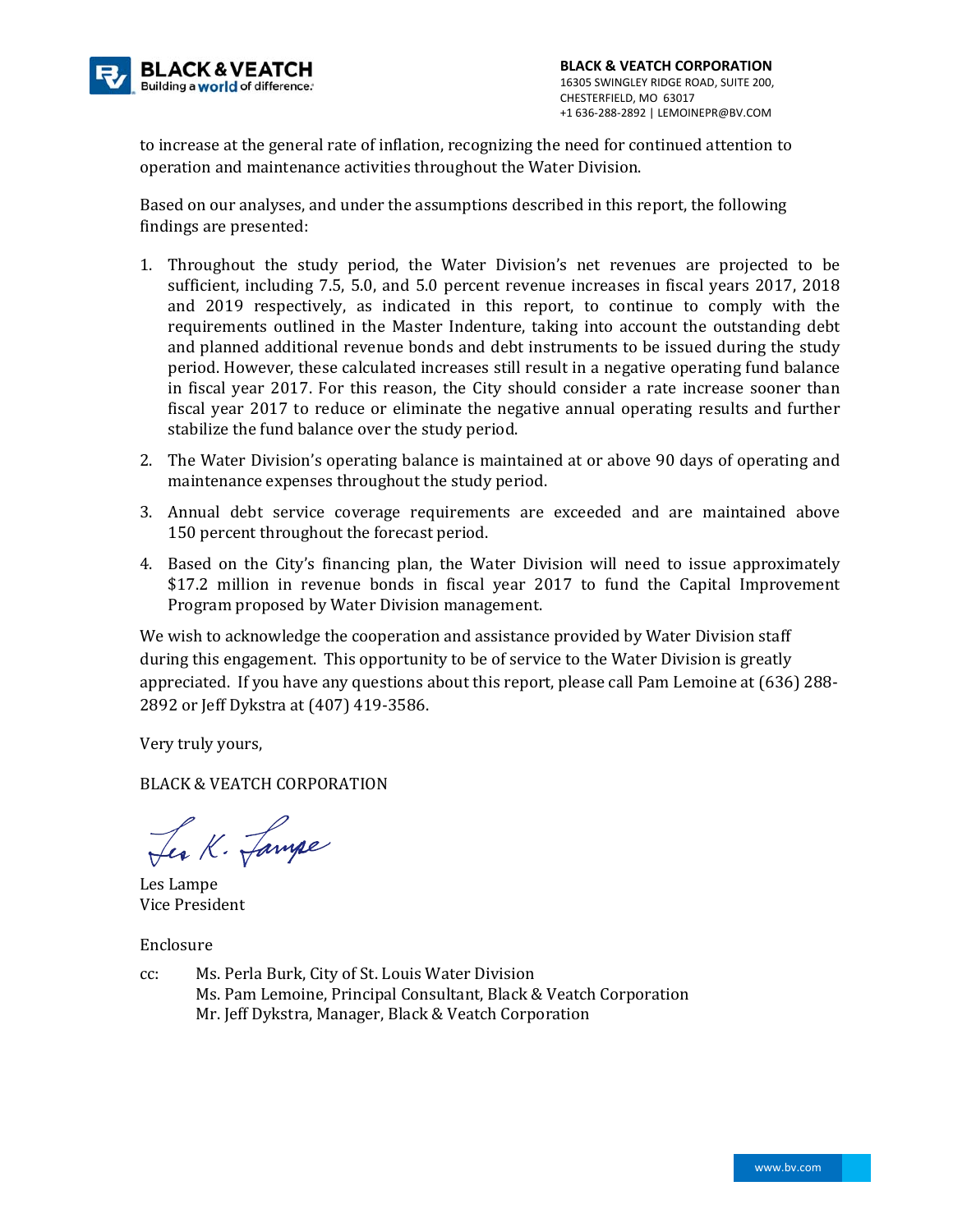# **Table of Contents**

| 1.0 |         |       |  |  |  |  |
|-----|---------|-------|--|--|--|--|
|     | 1.1     |       |  |  |  |  |
|     | $1.2\,$ |       |  |  |  |  |
| 2.0 |         |       |  |  |  |  |
| 3.0 |         |       |  |  |  |  |
|     | 3.1     |       |  |  |  |  |
|     | 3.2     |       |  |  |  |  |
|     |         | 3.2.1 |  |  |  |  |
|     |         | 3.2.2 |  |  |  |  |
|     |         | 3.2.3 |  |  |  |  |
|     |         | 3.2.4 |  |  |  |  |
|     |         | 3.2.5 |  |  |  |  |
|     |         | 3.2.6 |  |  |  |  |
|     |         | 3.2.7 |  |  |  |  |
|     | 3.3     |       |  |  |  |  |
|     | 3.4     |       |  |  |  |  |

# **LIST OF TABLES**

| Table 1 |  |
|---------|--|
| Table 2 |  |
| Table 3 |  |

# **LIST OF FIGURES**

| Figure 1 |  |
|----------|--|
| Figure 2 |  |
| Figure 3 |  |
| Figure 4 |  |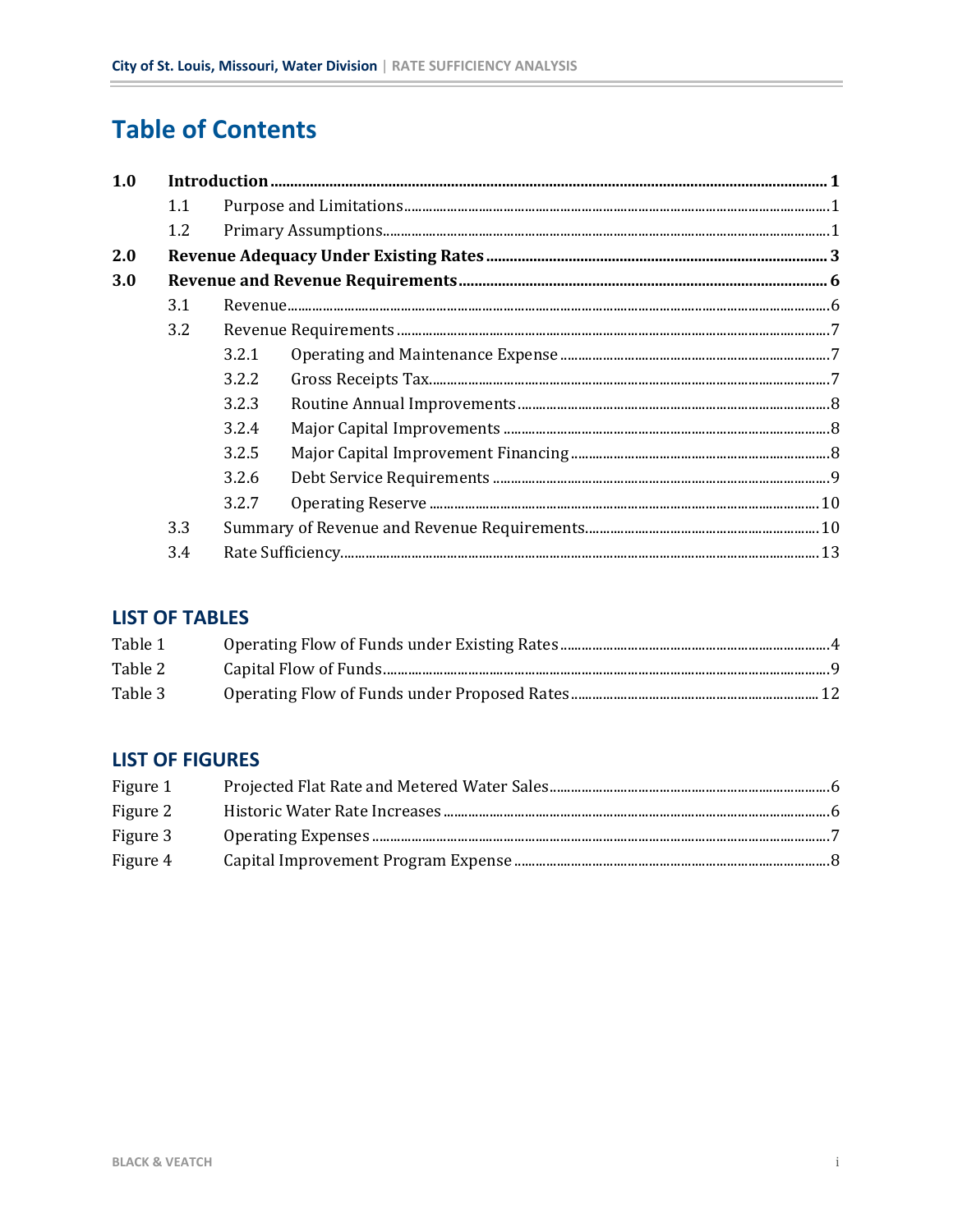# **1.0 Introduction**

## **1.1 PURPOSE AND LIMITATIONS**

Black & Veatch Corporation (Black & Veatch) was engaged by the City of St. Louis, Missouri, Water Division (the "Water Division") to study, through financial analyses, the revenues and revenue requirements of the Water Division from July 1, 2014 through June 30, 2019 (the "Study Period"), comprising the Water Division's fiscal years 2015-2019. The purpose of this report (the "Report") is to summarize findings of the financial analyses and to provide recommendations that result regarding the sufficiency of the Water Division's water rate revenue as compared to the requirements of the Master Indenture and other financial criteria as set forth in the Report.

In conducting its analyses and in forming an opinion of future operating expenses and revenues summarized in this Report, Black & Veatch has made certain assumptions with respect to conditions, events, and circumstances that may occur in the future. Such assumptions and methodologies are summarized in this Report. While Black & Veatch believes the assumptions are reasonable and the projection methodology valid, actual results may differ materially from those projected, as influenced by the conditions, events, and circumstances that actually occur. The methodology utilized by Black & Veatch in performing the analysis follows generally accepted water industry practices for such projections.

Use of this report or reliance on any information contained herein constitutes a waiver of and release of Black & Veatch from and against all claims and liabilities, including, but not limited to, liability for special, incidental, indirect, or consequential damages in connection with such use. In addition, use of this report or any information contained herein constitutes agreement to defend and hold Black & Veatch harmless from and against any claims and liability in connection with such use to the extent permitted by law.

### **1.2 PRIMARY ASSUMPTIONS**

In preparation of this Report, Black & Veatch has relied on certain historical, financial, and statistical data supplied by the Water Division and not within the control of Black & Veatch. While Black & Veatch considers such data to be reliable, Black & Veatch has not made an analysis or independently verified the validity of such data. While Black & Veatch believes that the information, data, and opinions contained herein will be reliable under the conditions and subject to the limitations set forth herein, Black & Veatch does not guarantee the accuracy thereof to the extent that such information, data, or opinions were based on information provided by others.

The following are primary assumptions used in the forecast of future expenses and revenues:

- 1. The City's estimates of content, scheduling, and cost of the five year capital improvement program (the "CIP") present a reasonable projection of the future construction program.
- 2. City staff will recommend the indicated revenue increases to the Board of Aldermen in time for their stated implementation.
- 3. The Board of Aldermen will approve the indicated revenue increases and the issuance of the proposed new debt in fiscal year 2017 required to finance the CIP.
- 4. Debt service for the revenue bonds proposed to be issued will be approximately as estimated.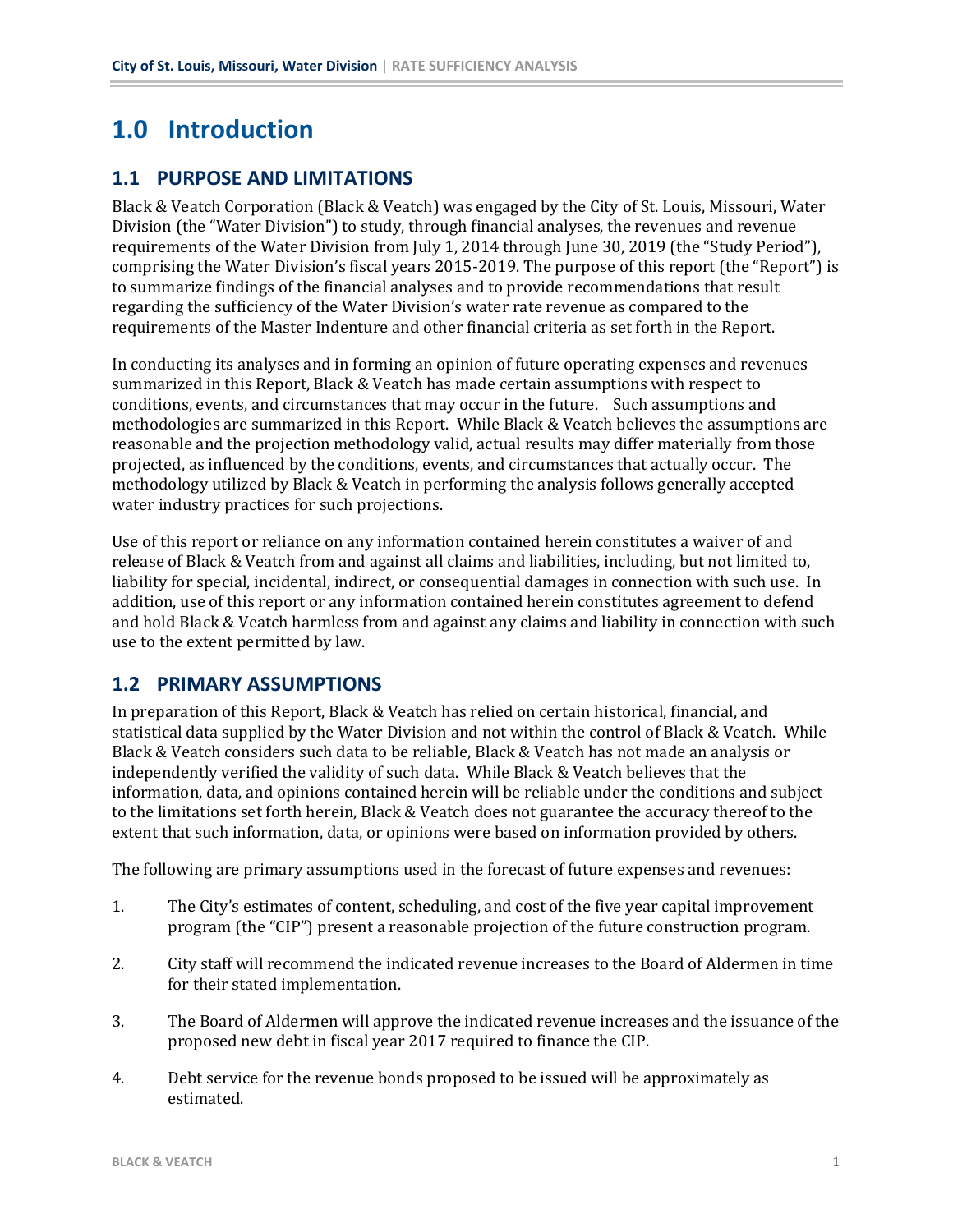- 5. The City will provide a minimum operating reserve balance by the end of the Study Period that is at least equal to the next 90 days of operating expenditures.
- 6. There will be no significant changes in water sales from the projections shown herein.
- 7. There will be no material changes in federal and state laws or regulations that would adversely affect the City's ability to secure tax-exempt financing for its Water Division, place more stringent limitations on water quality, materially increase the cost of constructing or operating the water system, or otherwise adversely affect operating of the water system.
- 8. Local and regional economic conditions will remain relatively stable.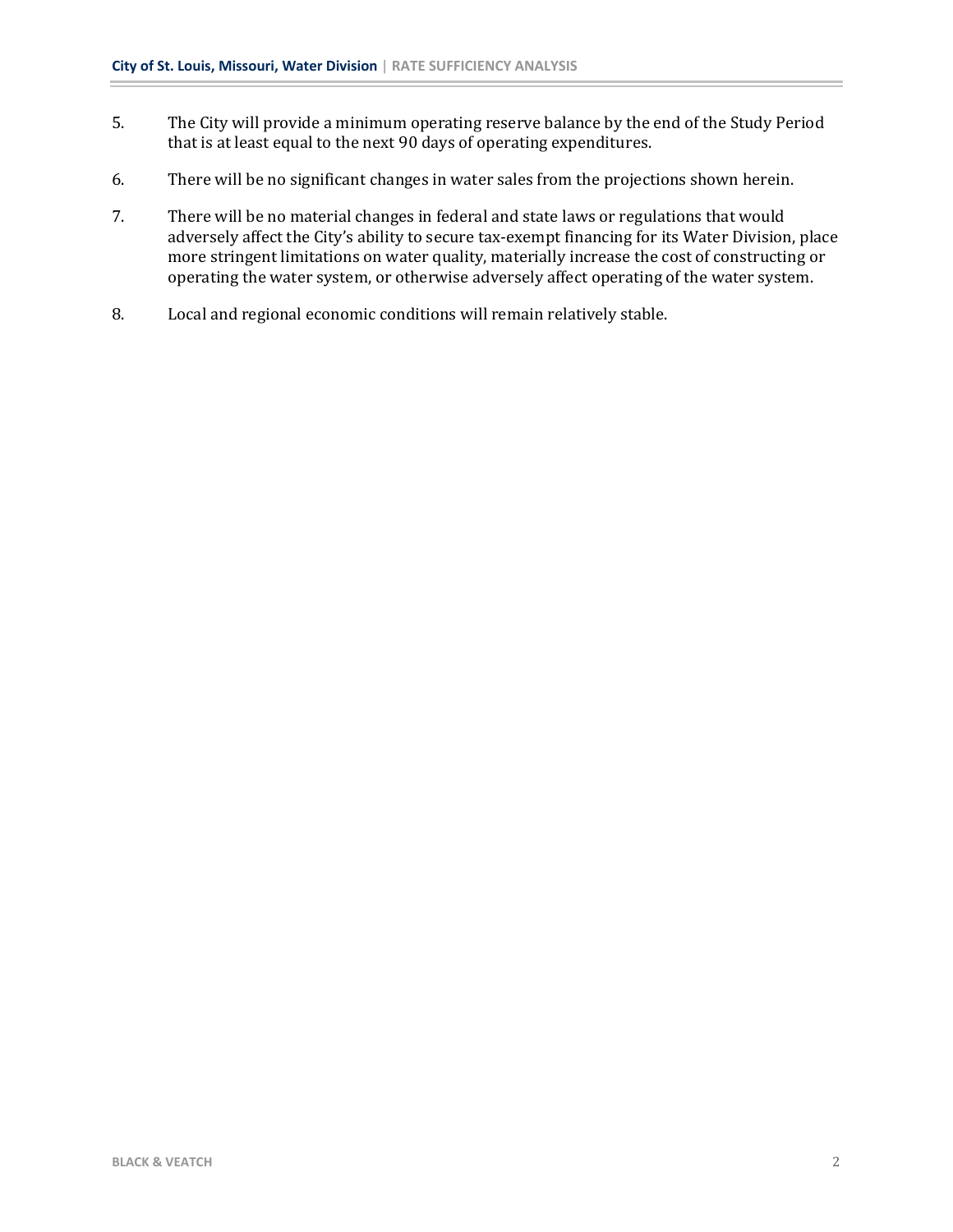# **2.0 Revenue Adequacy Under Existing Rates**

A comparison summary of revenues under existing rates and revenue requirements is shown in Table 1. This summary table demonstrates the extent to which the City is expected to comply with the rate covenants of the Master Indenture for fiscal years 2015 through 2019 under current rates. Rate increases of 11.0 and 12.0 percent in fiscal years 2010 and 2011 respectively, in addition to the repayment of outstanding debt refunded through the Series 2011 Water Revenue Refunding Bonds, have improved the ability of the Water Division to meet rate covenant requirements for debt service coverage during the Study Period.

Under the current rate structure, the City is projected to have sufficient adjusted fiscal year 2016 net revenues to meet the more restrictive additional bonds coverage test for fiscal year 2017. However, projected net revenues in fiscal years 2018 through 2020 will not be sufficient to meet this requirement. This test must be met to allow for the planned issuance of revenue bonds in 2017 required to finance proposed capital improvement projects in fiscal years 2017, 2018, and 2019. The additional bonds test requires net revenues for the prior fiscal year, as adjusted for any rate increase adopted prior to the sale of additional bonds, to provide at least 125 percent of the maximum annual debt service requirement, including debt service on any proposed bonds. As indicated by Table 1, debt service coverage is well above the 125 percent limit in fiscal year 2015 through 2017, falling to its lowest point of 248 percent in fiscal year 2017, but does not meet this requirement in the years thereafter without adopted rate increases. To maintain its position to meet these coverage requirements over the long term, and to retain and/or improve the water utility's current bond rating, Black & Veatch recommends that the City establish a policy to maintain a *minimum* annual debt service coverage target of 150 percent.

While revenues are projected to meet rate covenant debt service requirements, without rate increases in or before fiscal year 2017, the Water Division's net annual operating fund balance will be negative beginning in fiscal year 2015, and the operating fund balance drops below the minimum of 90 days of operation and maintenance expense by fiscal year 2017.

While substantial operating fund balances are available to absorb short term annual revenue shortfalls, 7.5, 5.0 and 5.0 percent rate increases are required in fiscal years 2017, 2018, and 2019 respectively to help ensure that the operating fund balance remains at or above 90 days of operation and maintenance expenses, while allowing sufficient funding for the capital projects included in the CIP. This is critical not only for the financial stability of the Water Division, but also to demonstrate to the bond market and rating agencies that the City is committed to maintaining the financial health of the Water Division. While these minimal rate increases should result in an operating fund balance of approximately 90 days of O&M for each fiscal year of the Study Period, as will be discussed in this Report, the fund balance is projected to erode from current levels. Such a precipitous decline in fund balance, even though it is in part due to the cash funding of capital projects, could be a concern to rating agencies. Therefore, the City should consider a rate increase sooner than fiscal year 2017 to reduce or eliminate the negative annual operating results and further stabilize the fund balance over the Study Period. A detailed discussion of the methodology used both for Table 1 and a similar table (Table 3) showing the effect of proposed revenue increases is presented in the following pages of this Report.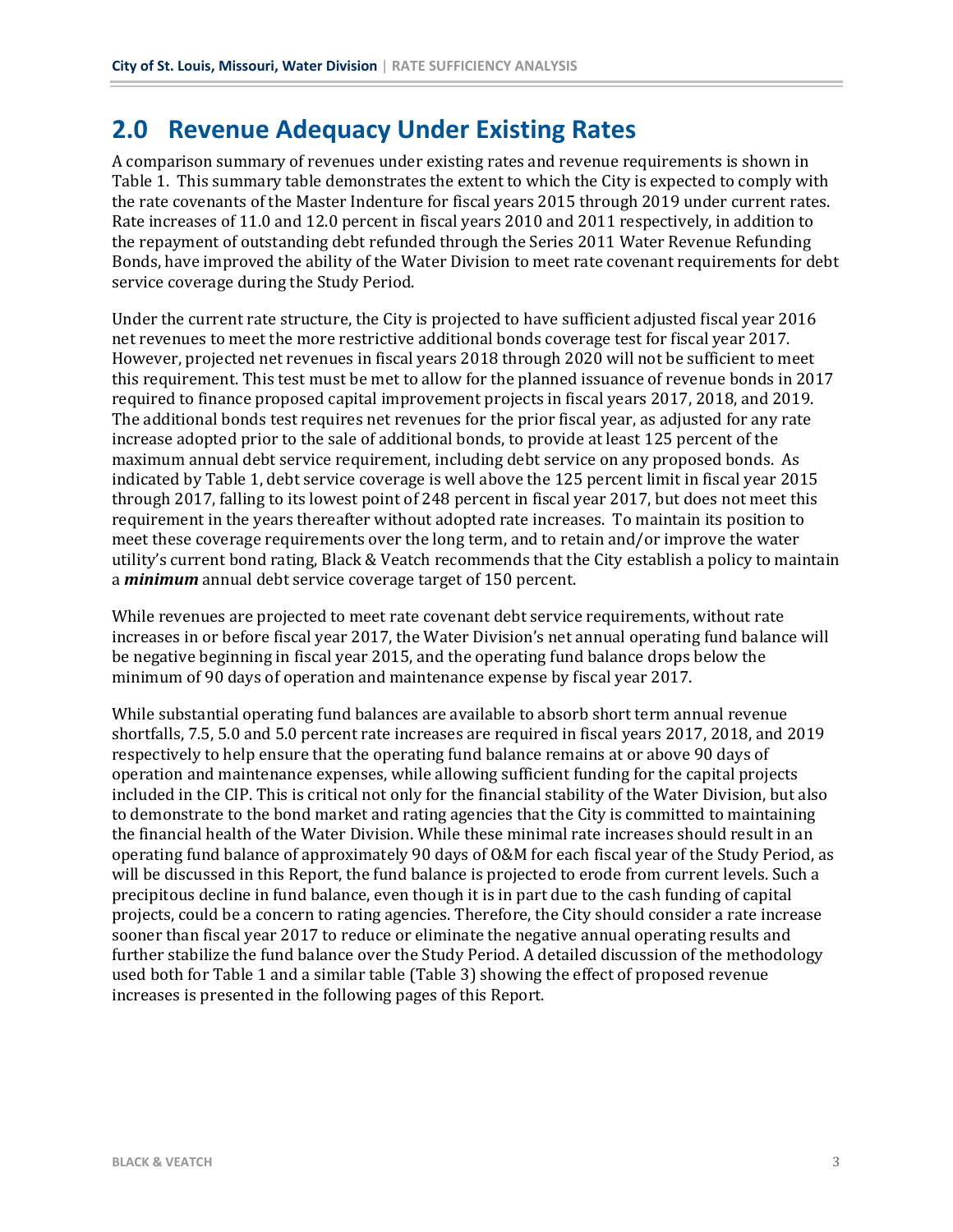| Line           |                                                               |                  |                  |                  |                  |                                      |
|----------------|---------------------------------------------------------------|------------------|------------------|------------------|------------------|--------------------------------------|
| No.            |                                                               | 2015             | 2016             | 2017             | 2018             | 2019                                 |
|                |                                                               | \$               | \$               | \$               | \$               | \$                                   |
|                | Water Sales Revenue at Existing Rates                         |                  |                  |                  |                  |                                      |
| 1              | Retail (a)                                                    | 48,714,000       | 48,352,000       | 47,993,000       | 47,637,000       | 47,284,000                           |
| $\overline{c}$ | Wholesale (b)                                                 | 3,381,000        | 3,364,000        | 3,347,000        | 3,330,000        | 3,313,000                            |
|                | Additional Retail Water Sales Revenue:<br>Proposed            |                  |                  |                  |                  |                                      |
|                | <b>Retail Rate</b><br>Months<br>Effective<br>Increase<br>Year |                  |                  |                  |                  |                                      |
| 3              | 2015<br>$0.0\%$<br>12                                         | $\boldsymbol{0}$ | $\boldsymbol{0}$ | $\boldsymbol{0}$ | $\boldsymbol{0}$ | $\boldsymbol{0}$                     |
| 4              | 12<br>2016<br>0.0%                                            |                  | $\overline{0}$   | $\boldsymbol{0}$ | $\mathbf{0}$     | $\boldsymbol{0}$                     |
| 5              | 2017<br>0.0%<br>12                                            |                  |                  | $\mathbf{0}$     | $\boldsymbol{0}$ | $\boldsymbol{0}$                     |
| 6<br>7         | 12<br>2018<br>0.0%<br>12<br>2019<br>$0.0\%$                   |                  |                  |                  | $\boldsymbol{0}$ | $\boldsymbol{0}$<br>$\boldsymbol{0}$ |
| 8              | <b>Total Additional Water Sales Revenue</b>                   | $\overline{0}$   | $\mathbf{0}$     | $\theta$         | $\boldsymbol{0}$ | $\mathbf{0}$                         |
| 9              | <b>Total Water Sales Revenue</b>                              | 52,095,000       | 51,716,000       | 51,340,000       | 50,967,000       | 50,597,000                           |
|                | Other Revenue                                                 |                  |                  |                  |                  |                                      |
| 10             | Other Operating Revenue                                       | 3,353,000        | 3,387,000        | 3,421,000        | 3,455,000        | 3,490,000                            |
| 11             | Interest Income (c)                                           | 74,800           | 69,800           | 59,900           | 40,400           | 7,200                                |
| 12             | Net Other Nonoperating Revenues (d)                           | 824,000          | 824,000          | 824,000          | 824,000          | 824,000                              |
| 13             | <b>Total Revenue</b>                                          | 56,346,800       | 55,996,800       | 55,644,900       | 55,286,400       | 54,918,200                           |
| 14             | Operation and Maintenance Expense (e)                         | 45,931,000       | 47,551,000       | 49,232,000       | 50,980,000       | 52,793,000                           |
| 15             | Gross Receipts Tax(f)                                         | 3,382,000        | 3,361,000        | 3,340,000        | 3,320,000        | 3,300,000                            |
| 16             | Net Revenue                                                   | 7,033,800        | 5,084,800        | 3,072,900        | 986,400          | (1,174,800)                          |
|                | Debt Service Payments                                         |                  |                  |                  |                  |                                      |
|                | Revenue Bond Debt Service Deposits (g)                        |                  |                  |                  |                  |                                      |
| 17             | Existing                                                      | $\boldsymbol{0}$ | $\boldsymbol{0}$ | $\boldsymbol{0}$ | $\boldsymbol{0}$ | $\theta$                             |
| 18             | Proposed                                                      | $\boldsymbol{0}$ | $\boldsymbol{0}$ | 690,600          | 1,381,300        | 1,381,300                            |
| 19             | <b>Total Debt Service Deposits</b>                            | $\overline{0}$   | $\overline{0}$   | 690,600          | 1,381,300        | 1,381,300                            |
|                | DNR Loan Debt Service Payment                                 |                  |                  |                  |                  |                                      |
| 20             | Existing                                                      | 276,800          | 547,500          | 549,200          | 552,700          | 554,100                              |
| 21             | Proposed                                                      | $\boldsymbol{0}$ | $\boldsymbol{0}$ | 0                | $\boldsymbol{0}$ | $\boldsymbol{0}$                     |
| 22             | Total DNR Loan Payment                                        | 276,800          | 547,500          | 549,200          | 552,700          | 554,100                              |
| 23             | <b>Total Debt Service Payments</b>                            | 276,800          | 547,500          | 1,239,800        | 1,934,000        | 1,935,400                            |
| 24             | Routine Annual Improvements                                   | 2,126,000        | 2,126,000        | 2,126,000        | 2,126,000        | 2,126,000                            |
| 25             | Transfer from Ordinance Funds                                 | 0                | $\boldsymbol{0}$ | 0                | $\boldsymbol{0}$ | $\boldsymbol{0}$                     |
| 26             | Transfer to Construction Funds                                | 5,243,000        | 4,100,000        | 2,500,000        | 2,500,000        | 2,500,000                            |
| 27             | Net Annual Balance                                            | (612,000)        | (1,688,700)      | (2,792,900)      | (5,573,600)      | (7,736,200)                          |
| 28             | Balance Available at Beginning of Year (h) 15,133,000         |                  | 14,521,000       | 12,832,300       | 10,039,400       | 4,465,800                            |
| 29             | Balance Available at End of Year                              | 14,521,000       | 12,832,300       | 10,039,400       | 4,465,800        | (3,270,400)                          |
| 30             | Debt Service Payments (i)                                     | 4,125,500        | 547,500          | 1,239,800        | 1,934,000        | 1,935,400                            |
| 31             | Debt Service Coverage (j)                                     | 170%             | 929%             | 248%             | 51%              | -61%                                 |

## **Table 1 Operating Flow of Funds under Existing Rates**

 $\sim$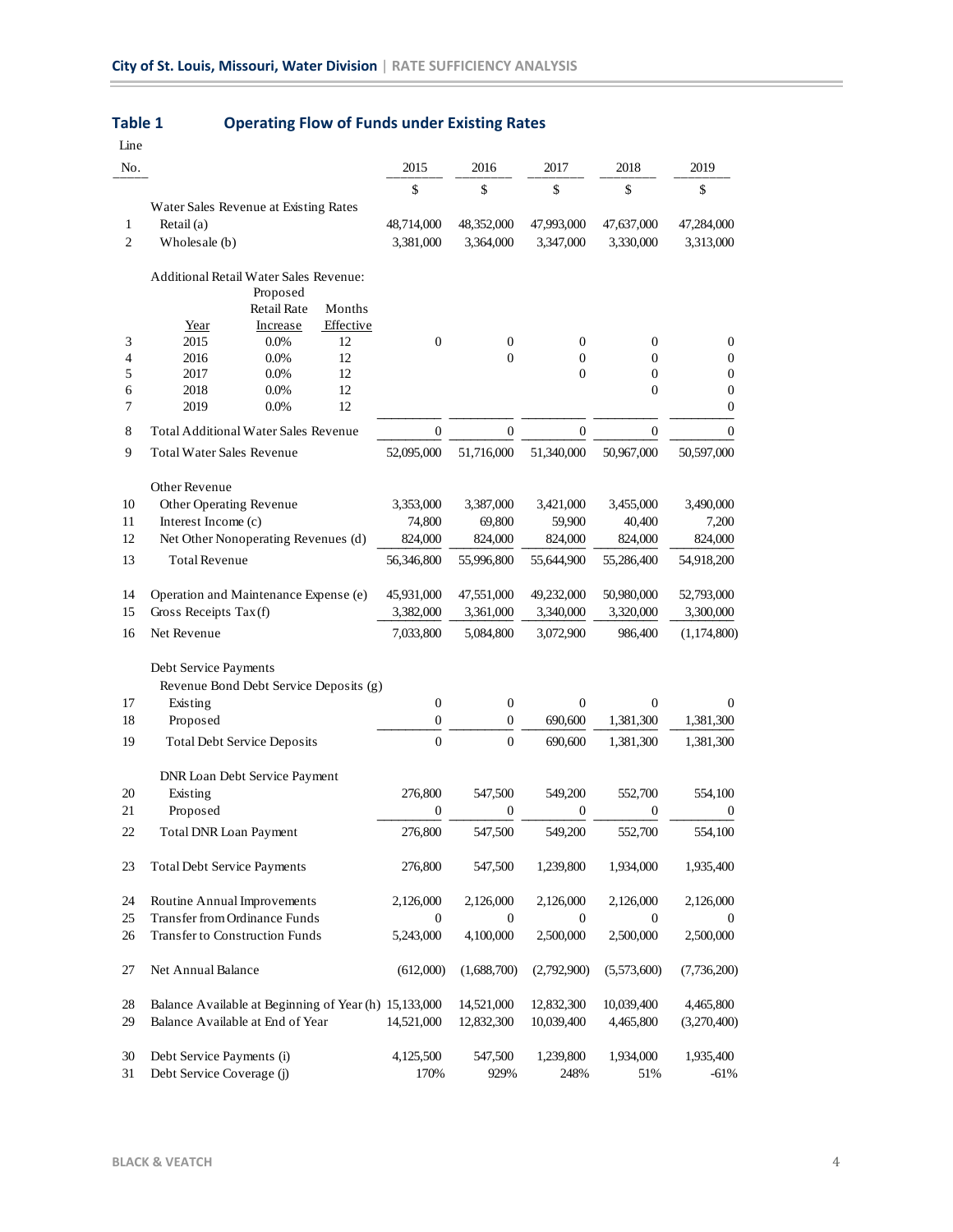Notes:

- (a) Includes net revenue from metered and flat rate customers. Revenue is projected to decrease at an average annual rate of 1.0 percent per year for metered customers and 0.5 percent for flat rate customers.
- (b) Revenue is projected to decrease at an average annual rate of 0.5 percent per year for wholesale customers.
- (c) Interest income is based on the average balance of funds available for investment and an average annual interest rate of 0.5 percent. Also includes interest earned on the Bond and Interest Account.
- (d) Includes net miscellaneous nonoperating revenue and interest expense on consumer deposits.
- (e) Excludes depreciation expense.
- (f) Equal to 6.0 percent of gross operating revenue.
- (g) Deposits to the Bond and Interest Account.
- (h) FY 2015 beginning balance includes the following funds: Waterworks, O&M, Water Replacement,
- and Contingent funds, and reflects audited year-end 2014 numbers.
- (i) Actual payments to the bondholders.
- (j) Net revenue (Line 16) divided by debt service payments made to bondholders (Line 30).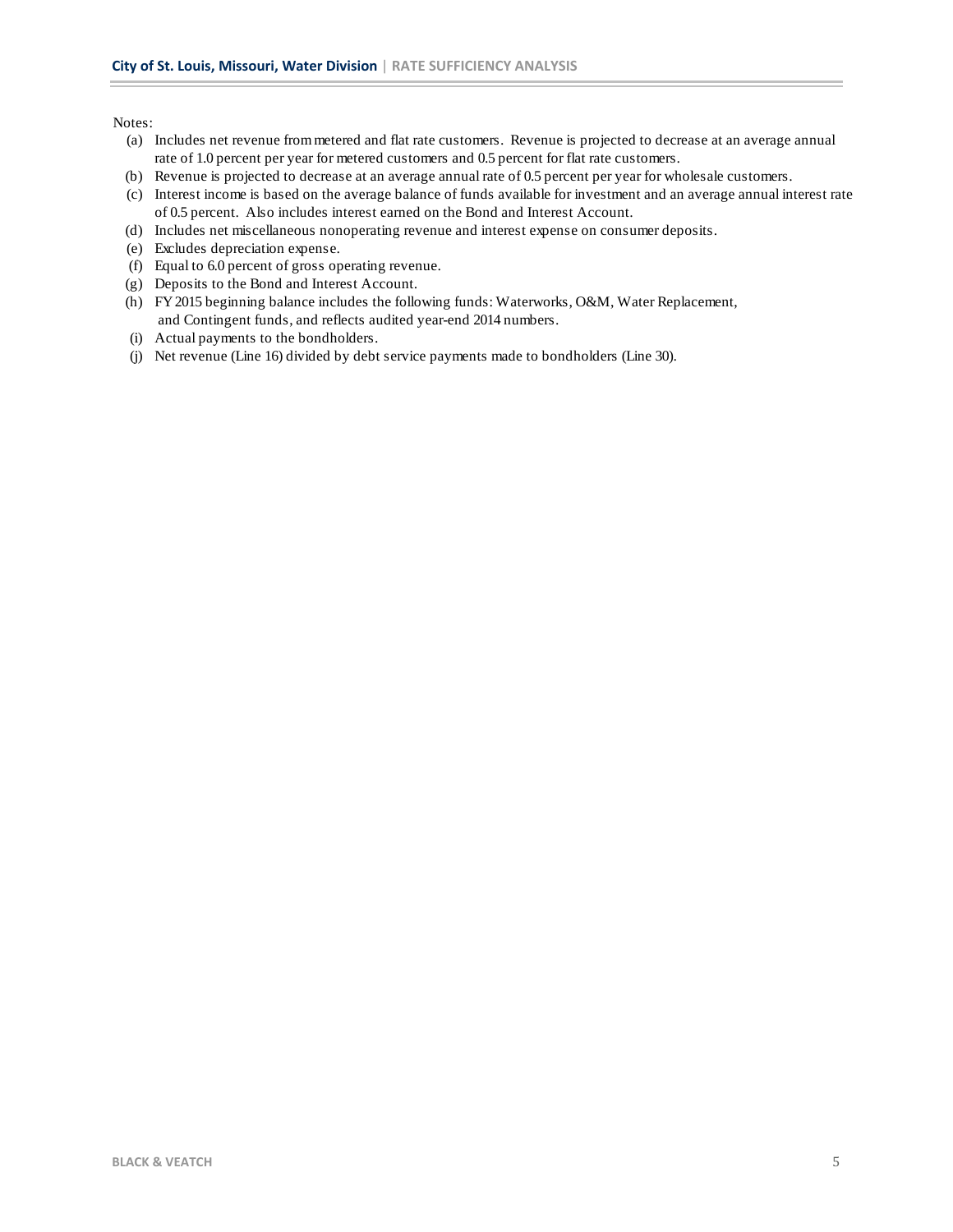# **3.0 Revenue and Revenue Requirements**

#### **3.1 REVENUE**

Revenue for the Water Division is derived principally from charges for treated water service, which includes flat rate water sales, metered water sales, and wholesale water service. Metered water sales historically were the largest source of water revenue for the City, but beginning in 2009, flat rate water sales have exceeded metered water sales. This is likely due in part to declining water usage for metered water customers, which is a trend that is being experienced by utilities across the country.



Metered and flat rate retail water sales revenues are projected based on **Figure 1 Projected Flat Rate and Metered Water Sales**

revenues actually received under existing rates during fiscal year 2014 and the first seven months of fiscal year 2015 along with recognition of observed trends in billed water sales volumes and customer accounts from the most recent seven years of customer billing information. Based upon these analyses, water revenue from metered customers is projected to decrease approximately 1.0 percent per year and water revenue from flat rate customers is projected to decrease approximately 0.5 percent annually.

The revenue projection graph in Figure 1 above shows the change in revenue due to usage changes and various rate increases in fiscal years 2008, 2010, and 2011 and the projection under the current rates as of July 2014 for the five year period of fiscal years 2015 through 2019.

Revenue from wholesale customers is projected to decrease approximately 0.5 percent per year over 2014 revenue. Wholesale customer usage increased sharply in fiscal year 2012 largely because of a significant drought in the region which caused wholesale customers to turn to the City for a larger portion of their source of supply than they traditionally had obtained. The result was a 41.0 percent increase in wholesale revenue for 2012. Wholesale revenues decreased sharply in fiscal year 2013 and remained steady in fiscal year 2014. 

The last water rate increase of 12.0 percent was enacted in fiscal year 2011. A history of the retail water rate increases enacted by the City over the past 20 years is shown in Figure 2. As indicated in Figure 2, the City has not adjusted water rates on a routine annual basis.

| <b>Historic Water Rate Increases</b> |          |            |  |  |  |  |
|--------------------------------------|----------|------------|--|--|--|--|
| Fiscal Year                          | Increase | Compounded |  |  |  |  |
| 1996                                 | 13.0%    | 37.9%      |  |  |  |  |
| 1997                                 | 7.0%     | 47.5%      |  |  |  |  |
| 1998                                 | 0.0%     | 47.5%      |  |  |  |  |
| 1999                                 | 0.0%     | 47.5%      |  |  |  |  |
| 2000                                 | 0.0%     | 47.5%      |  |  |  |  |
| 2001                                 | 0.0%     | 47.5%      |  |  |  |  |
| 2002                                 | 0.0%     | 47.5%      |  |  |  |  |
| 2003                                 | 0.0%     | 47.5%      |  |  |  |  |
| 2004                                 | 9.0%     | 60.8%      |  |  |  |  |
| 2005                                 | 4.5%     | 68.0%      |  |  |  |  |
| 2006                                 | 0.0%     | 68.0%      |  |  |  |  |
| 2007                                 | 0.0%     | 68.0%      |  |  |  |  |
| 2008                                 | 19.0%    | 99.9%      |  |  |  |  |
| 2009                                 | $0.0\%$  | 99.9%      |  |  |  |  |
| 2010                                 | 11.0%    | 121.9%     |  |  |  |  |
| 2011                                 | 12.0%    | 148.6%     |  |  |  |  |
| 2012                                 | $0.0\%$  | 148.6%     |  |  |  |  |
| 2013                                 | 0.0%     | 148.6%     |  |  |  |  |
| 2014                                 | 0.0%     | 148.6%     |  |  |  |  |
| 2015                                 | 0.0%     | 148.6%     |  |  |  |  |
| Annual Avg.                          | 3.78%    |            |  |  |  |  |

**Figure 2 Historic Water Rate Increases**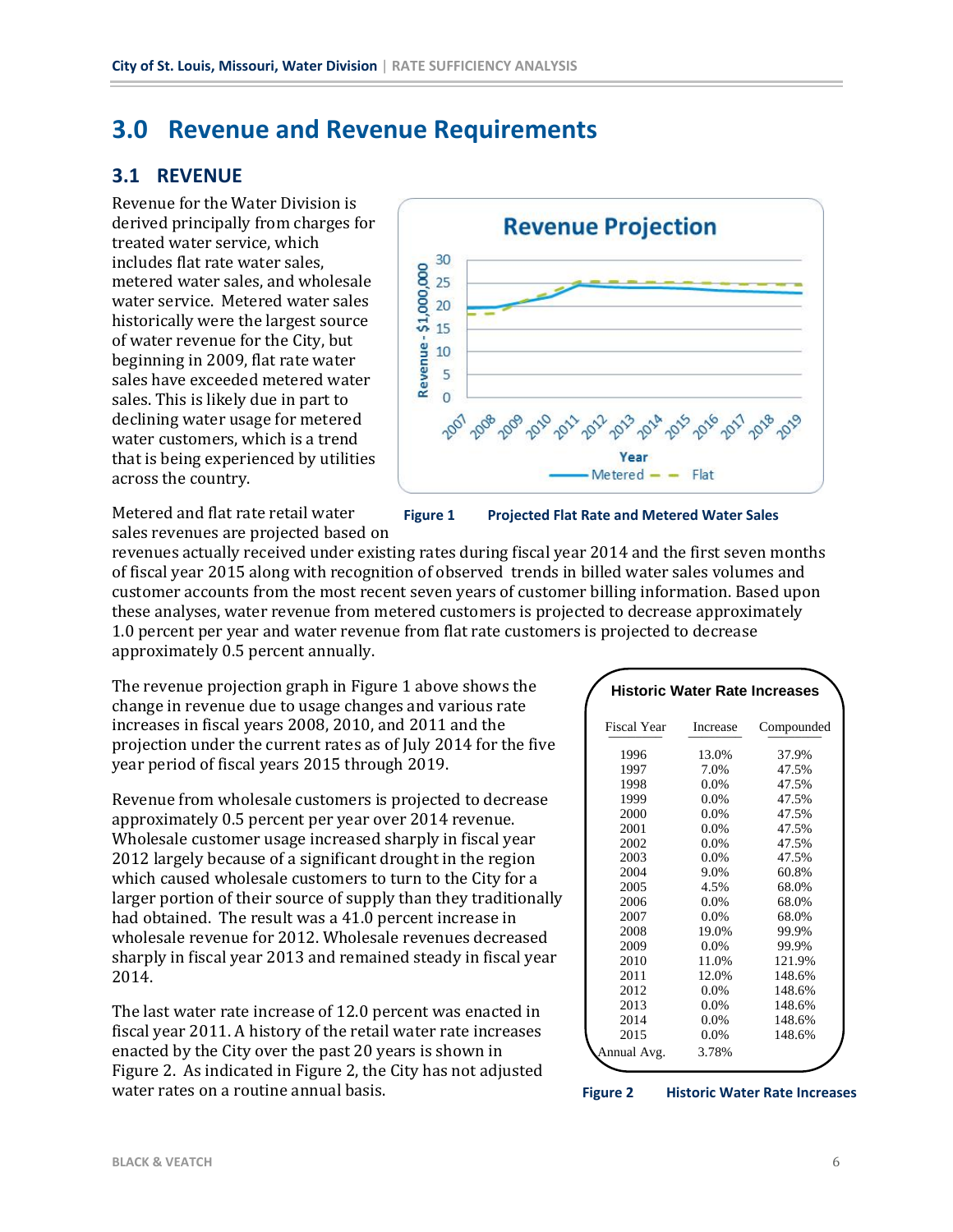## **3.2 REVENUE REQUIREMENTS**

The revenue required to adequately provide for the continued operation of the Water Division must be sufficient to meet the cash requirements for system operation. Revenue requirements include:  $(1)$  operating and maintenance expense;  $(2)$  gross receipts taxes paid to the City;  $(3)$  debt service (consisting of principal and interest payments) on existing and proposed bonds and the projected state of Missouri Department of Natural Resources low interest loan program; and (4) expenditures for routine and major capital improvements met from annual revenues. Projections of the cash requirements to meet these system expenditures for the Study Period are developed in this section.

#### **3.2.1 Operating and Maintenance Expense**

The elements of operating and maintenance expense for the Water Division include the annual expense associated with supply and purification, transmission and distribution, power and pumping, administrative and general, and customer accounting. Each of these cost categories includes salaries and wages, materials and supplies, support services, and other services. Some of the categories include additional costs for chemicals, purchased power, and the cost of service line maintenance. Actual audited costs recorded for fiscal year 2014 were used in this analysis. Projections for fiscal years 2015 through 2019 are based on actual 2014 costs with assumed

inflation allowances ranging between 1.0 and 5.0 percent per year based on the expenditure category. The result of these projections is an average increase in total operating and maintenance expenses of approximately 3.5 percent per year over the Study Period. 

Operating and maintenance expense also includes costs for other City department services, the additional year end adjustment for expenses incurred due to the Collector of



Revenue and the cost of community services. Total operating and maintenance expense is projected to increase from \$45.9 million in fiscal year 2015 to approximately \$52.8 million in fiscal year 2019, as shown in Figure 3.

#### **3.2.2 Gross Receipts Tax**

Gross receipts tax payable by the Water Division is equal to 6 percent of gross water revenue. An additional 4 percent gross receipts tax, which is shown as a separate line item on each water bill, is paid directly to the City's General Fund and does not affect the rate design process of the Water Division. Gross water revenue is equal to total retail water sales revenue, wholesale water sales revenue, interest income, and all other operating and nonoperating revenue. Based on projected revenues, gross receipts tax payments will decrease from \$3.4 million in fiscal year 2015 to \$3.3 million in fiscal year 2019 as shown in Table 1 if rate increases are not implemented during the Study Period. The Operating Expenses figure shows the projection of total operating expenses, which consist of total operating and maintenance expense and gross receipts tax payments based on projected revenues with proposed rate increases as depicted in Table 3.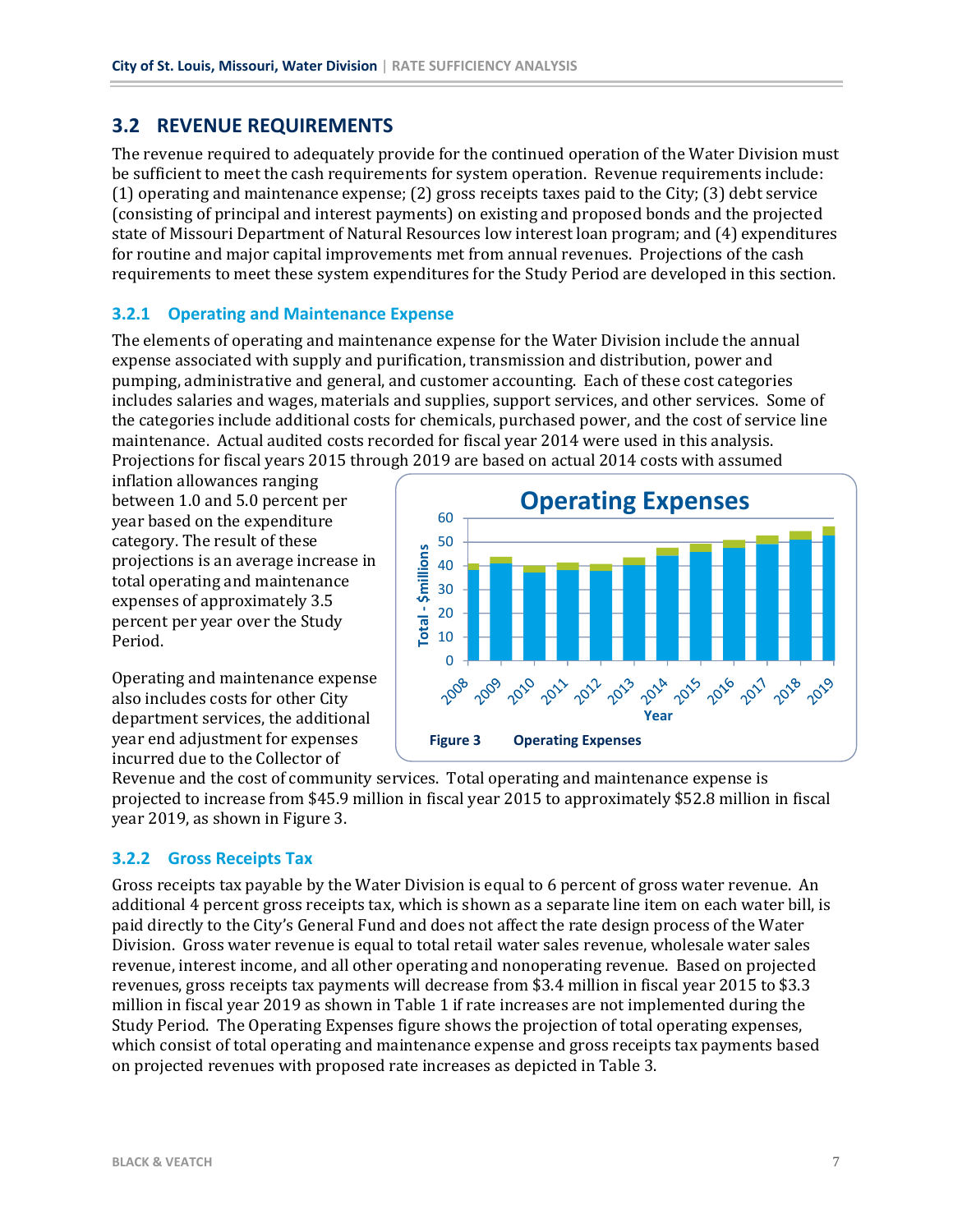#### **3.2.3 Routine Annual Improvements**

Expenditures for routine annual capital improvements include those costs that tend to be routinely incurred each year for on-going improvements or repairs as well as normal replacements such as vehicles and office equipment. Since the costs of these improvements are a continuing expense to be met each year, the Water Division appropriately finances these expenditures from current water revenues. These expenditures are originally recorded as operating and maintenance expenses but are capitalized during each year and deducted from the Water Division's annual operating and maintenance expense. Routine annual improvements are projected to remain at \$2.1 million throughout the forecast period.

#### **3.2.4 Major Capital Improvements**

Figure 4 summarizes the proposed major capital improvements from fiscal years 2015 through 2019, as prepared by Water Division. The total cost of improvements included in the proposed financing plan is currently estimated to be \$42.3 million. Major projects include distribution and

transmission main replacement and improvements (\$11.7 million), Chain of Rocks Wash Water Pump Station (\$6 million), miscellaneous plant improvements (\$7.7 million), Stacy Reservoir emergency bypass valving and improvements (\$2 million), building improvements (\$1.2 million), other improvements (\$1.2 million), and O&M capitalized for major Capital Improvement Projects (\$12.5 million). Water Division staff has



determined that these capital projects are needed to improve operations, provide system

redundancy and replace aging infrastructure.

#### **3.2.5 Major Capital Improvement Financing**

Table 2 presents the proposed CIP financing plan proposed by the City and summarizes the projected source and application of funds over the six year Study Period. This plan anticipates that proposed capital improvements will be financed from a combination of available funds on hand, annual operating revenues resulting from additional rate increases, revenue bonds, up to a \$9.4 million loan from the state of Missouri Department of Natural Resources (\$940,000 of which was drawn in fiscal year 2014), and interest income.

The beginning of year balances for fiscal year 2015, as shown in Table 2, is based on audited financial statements. The unencumbered balance available at the beginning of fiscal year 2015 was \$19.5 million. This includes monies held in the Water Ordinances, Water Bond Ordinance, and Unappropriated Construction Funds accounts. Total cash financing of major capital improvements from annual revenues is anticipated to total \$16.8 million for the Study Period. Interest income is projected to provide about \$585,800 during this period and is determined based on average beginning and ending fund balances shown on Lines 1 and 13 of Table 2 and an average annual interest rate of 0.5 percent per year. A revenue bond issue in the amount of \$17.2 million in fiscal year 2017 is shown on Line 5 of Table 2. These bonds are expected to finance approximately 40.2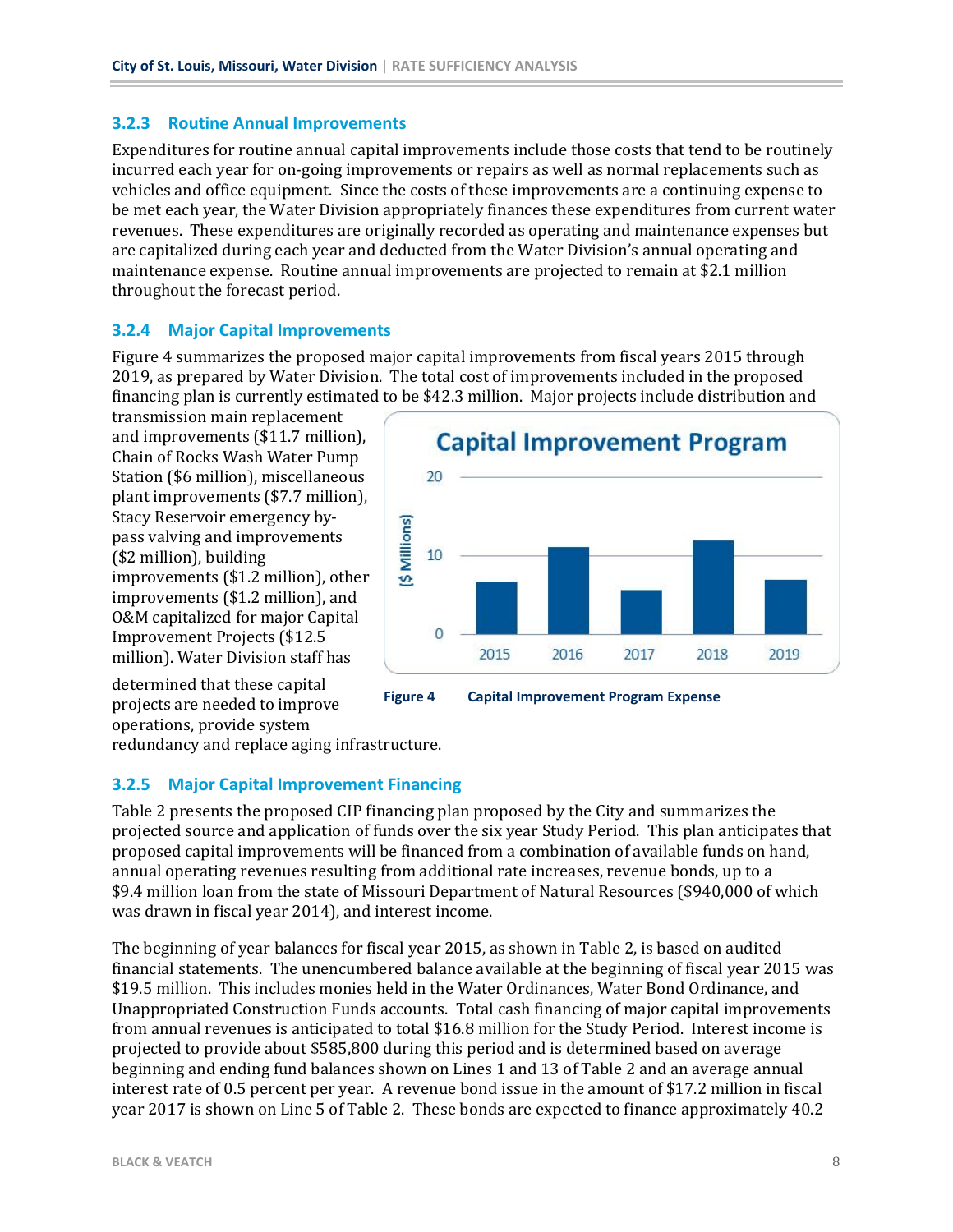percent of the total five year CIP costs. The amount of the proposed issue was developed considering capital program needs, current policies, other sources of capital improvement program financing, and debt service coverage requirements related to the issuance of revenue bonds.

#### **Table 2 Capital Flow of Funds**

| Line |                                |            |            |            |            |                  |
|------|--------------------------------|------------|------------|------------|------------|------------------|
| No.  |                                | 2015       | 2016       | 2017       | 2018       | 2019             |
|      |                                | \$         | \$         | \$         | \$         | \$               |
|      | Source of Funds                |            |            |            |            |                  |
|      | Beginning of Year Balance      | 19,485,000 | 19,582,700 | 19,680,900 | 33,714,300 | 24,409,600       |
| 2    | Cash Financing of Improvements | 5,243,000  | 4,100,000  | 2,500,000  | 2,500,000  | 2,500,000        |
| 3    | Projected DNR Loan             | 1,460,000  | 7,000,000  | 0          | $\Omega$   | $\Omega$         |
| 4    | Interest Income                | 97,700     | 98,200     | 133,400    | 145,300    | 111,200          |
| 5    | Proposed Revenue Bonds         | $\theta$   | 0          | 17,213,500 | $\theta$   | $\boldsymbol{0}$ |
| 6    | Total                          | 26,285,700 | 30,780,900 | 39,527,800 | 36,359,600 | 27,020,800       |
|      | Application of Funds           |            |            |            |            |                  |
| 7    | Major Capital Improvements     | 6,703,000  | 11,100,000 | 5,600,000  | 11,950,000 | 6,950,000        |
| 8    | Revenue Bond Issuance Cost     | $\theta$   | 0          | 172,100    | 0          | $\theta$         |
| 9    | <b>DNR</b> Loan Issuance Cost  | $\theta$   | 0          | 0          | $\theta$   | $\theta$         |
| 10   | Purchase of Surety Bond        | $\Omega$   | $\Omega$   | 41,400     | 0          | 0                |
| 11   | <b>Transfers Out</b>           | $\Omega$   | 0          | 0          | $\Omega$   | $\theta$         |
| 12   | Total                          | 6,703,000  | 11,100,000 | 5,813,500  | 11,950,000 | 6,950,000        |
| 13   | End of Year Balance            | 19,582,700 | 19,680,900 | 33,714,300 | 24,409,600 | 20,070,800       |

The application of funds shows that \$42.3 million total CIP expenditures are expected for fiscal years 2015 through 2019. Lines 8, 9, and 10 of Table 2 allows for costs that are typically associated with the issuance of revenue bonds. The costs to issue the proposed revenue bonds in fiscal year 2017 are estimated to total \$213,500 during the Study Period. This estimate assumes issuance costs are equal to 1.0 percent of the principal amounts borrowed. In addition, Black & Veatch assumes that the City would purchase a surety bond, which the City estimated to cost 3.0 percent of the expected maximum debt service payment for the fiscal year 2017 revenue bond issue. Although surety bonds are assumed for this analysis, it is not intended to preclude the option of satisfying a debt reserve requirement by establishing a debt service reserve fund should the City find this to be a more preferable option.

#### **3.2.6 Debt Service Requirements**

The final payment for the Series 2011 Refunding Revenue Bonds was made in July of 2014 (FY) 2015). One new revenue bond is projected to be issued within the Study Period, with Series 2017 bonds assumed to be issued on January 1, 2017. Projected annual debt service requirements on the proposed revenue bonds assume equal annual principal and interest payments with 20 year maturities and an average annual interest rate of 5.0 percent. In addition, the City received \$940,000 from the state of Missouri Department of Natural Resources in fiscal year 2014 and began making principal and interest payments that year. Annual debt service on the retired Series 2011 Refunding Revenue Bonds, projected new bonds, and the Department of Natural Resources loan is expected to decrease from \$4.1 million in fiscal year 2015 to \$1.9 million in fiscal year 2019.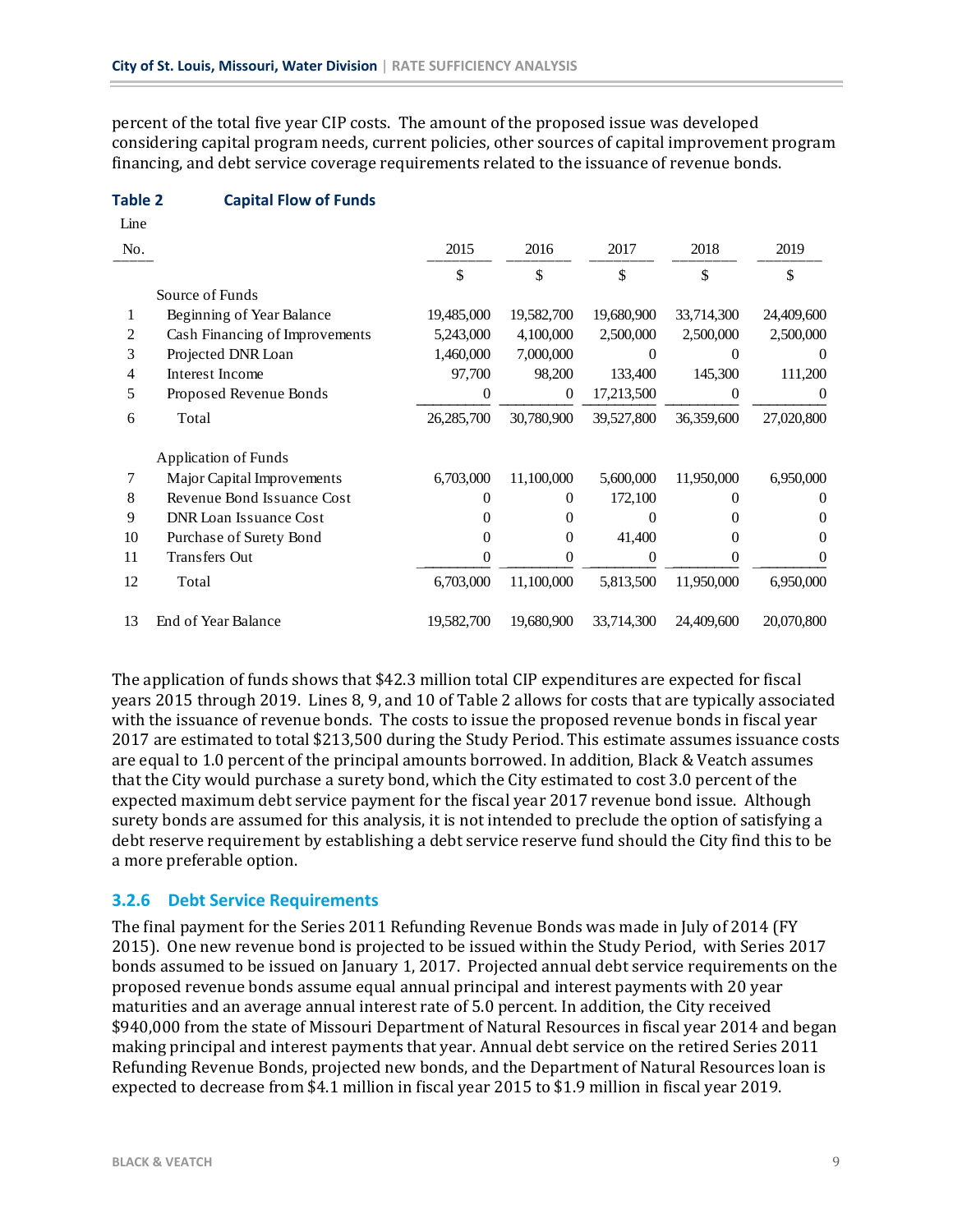#### **3.2.7 Operating Reserve**

The operating reserve is a cash balance maintained in the Operating Fund to accommodate fluctuations in annual revenues and expenditures. Black & Veatch recommends that the Water Division establish a policy to require a minimum operating reserve is set equal to 90 days or approximately 25.0 percent of annual operating and maintenance expense.

#### **3.3 SUMMARY OF REVENUE AND REVENUE REQUIREMENTS**

A pro forma cash flow statement showing projected revenues and revenue requirements for the Water Division during fiscal years 2015 through 2019 is presented in Table 3. Water revenues must be at least sufficient to finance the costs of operating and maintenance, gross receipts taxes, routine annual capital improvements, and debt service costs on existing and future revenue bonds, while maintaining adequate operating reserves and complying with all applicable revenue bond coverage requirements. Annual revenue can also be used to provide partial cash financing of major capital improvements.

Lines 1 and 2 of Table 3 show actual and projected revenue under existing rates attributable to the respective retail and wholesale customers. Lines 3 through 7 show projected increases in retail water sales revenues assumed to be in effect for the number of months indicated for each fiscal year. Indicated rate increases are required for fiscal years 2017, 2018, and 2019 to meet projected revenue requirements, maintain the operating reserve, and provide the required annual debt service coverage of 125 percent to enable the utility to issue additional revenue bonds for the planned capital improvement projects. These annual revenue increases are necessary to continue to comply with the requirements set forth in Sections  $210(b)$  and  $810C(b)$  of the City's Water Revenue Bond Indenture of Trust and are also designed to maintain a minimum balance in the Operating Fund at least equal to a 90 day operating reserve. The indicated revenue increases are calculated to be the minimum increases required by the Water Division to meet the Indenture of Trust requirements and to maintain a 90 day operating reserve.

As indicated on Line 5 of Table 3, a 7.5 percent increase effective July 1, 2016 is proposed to produce the additional revenue required to pay additional debt service on the new bonds, provide adequate debt service coverage, cash finance a portion of the capital improvement program for fiscal year 2017 while maintaining the available fund balances to their desired levels, and lessen the effect on future revenue increases. Additional full-year revenue increases of 5.0 percent in both fiscal years 2018 and 2019 are also indicated on Lines 6 and 7 of Table 3. These increases are projected to put the City in position to meet minimum required debt service coverage if operating and maintenance expense unexpectedly increases, water sales revenue decreases below the projected levels, or by the occurrence of any other changes that affect net revenues other than currently projected in this Report. However, it should be noted that these minimal rate increases will not fully eliminate the negative annual operating fund balances in fiscal years 2015 through 2017. To eliminate the negative annual operating fund balance, the City could consider implementing a rate increase earlier, or implement a larger rate increase(s) to further stabilize the operating fund. In addition, because this analysis results in a fiscal year 2019 year end balance equal to approximately 90 days of O&M expenses, it is likely that further rate increases will be required in future years to continue to meet the 90 days of O&M expenses reserve fund balance.

Other operating revenue available for the Water Division is projected to increase slightly from \$3.4 million in fiscal year 2015 to \$3.5 million in fiscal year 2019. Interest income earned on available funds is shown on Line 11 of Table 3. The interest income shown in Table 2 is not included in Line 11 of Table 3 because such construction related interest earnings are not available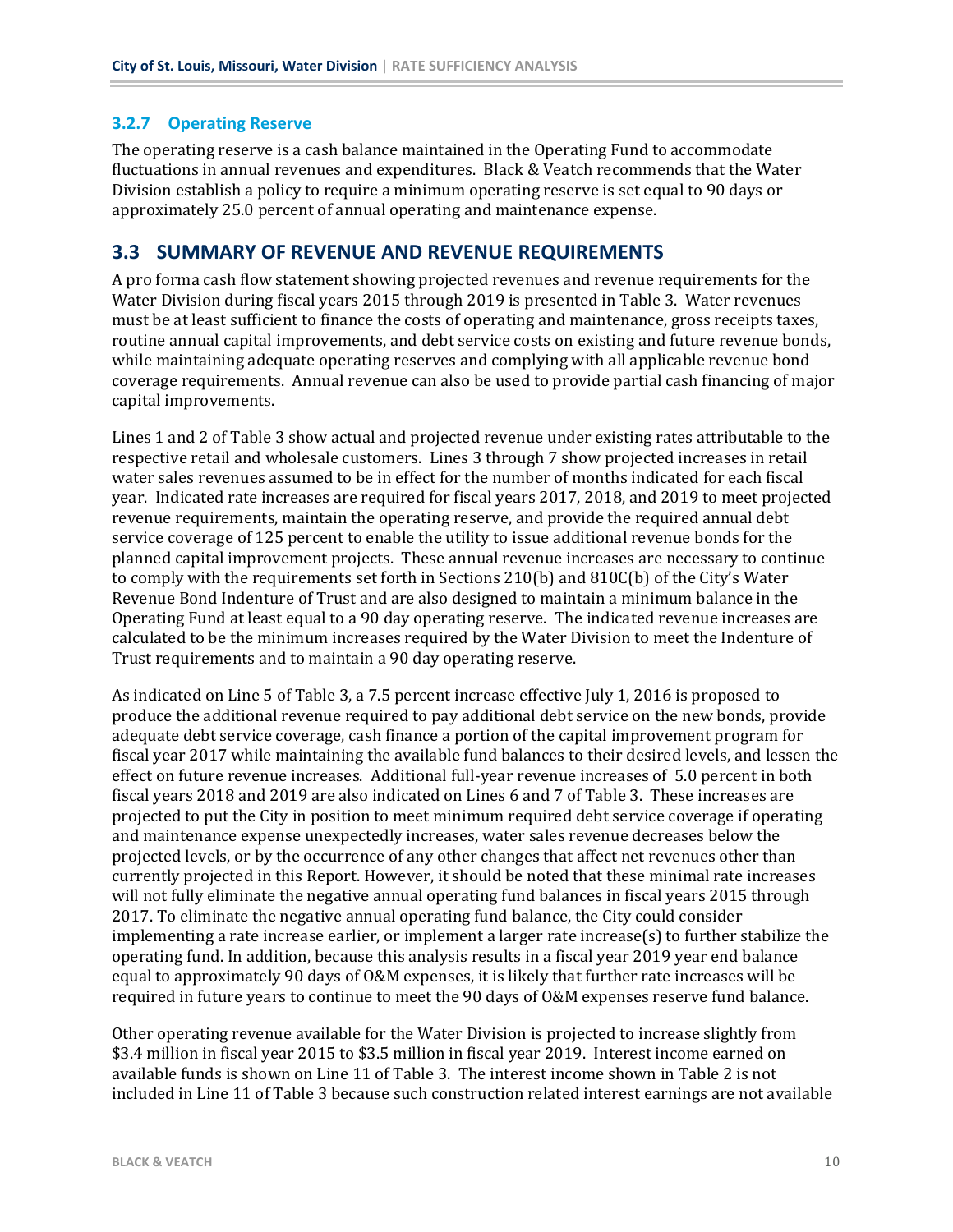for debt service coverage. Projected interest income amounts are based on a 0.5 percent annual interest rate applied to average beginning and end of year fund balances. Funds available for this interest calculation include the Waterworks Revenue Fund, Waterworks Operation and Maintenance Account, Water Replacement and Improvement Account, and the Water Contingent Account, which comprise the amounts shown in Lines 28 and 29 of Table 3. Interest income also includes amounts earned on monies deposited and retained by the Bond and Interest Account during each year and any residual interest earned on the Water Bond Reserve Fund. Other nonoperating revenue is shown on Line 12 and consists of miscellaneous nonoperating revenue and the interest expense on customer deposits in excess of nonoperating expenditures. Total Water Division revenue is shown on Line 13 of Table 3.

Operating and maintenance expense and gross receipts tax payments are shown on Lines 14 and 15 of Table 3. The projected gross receipts tax payments are greater than those shown in Table 1 because of the proposed retail revenue increases. Line 16 shows the net revenue remaining after deducting operating and maintenance expense and gross receipts tax from total revenue. This net revenue is available for debt service coverage and other purposes.

Debt service requirements on existing revenue bonds reflect the monthly deposits made to the Bond and Interest Account and are shown on Line 17 of Table 3. Existing debt service is projected to end in fiscal year 2016 as the Series 2011 Refunding Bonds expired in fiscal year 2015 and the final debt service payment was made. Additional debt service payments associated with the Department of Natural Resources loan began in fiscal year 2015 and are shown on Line 20 of Table 3. Additional revenue bonds are expected to be issued in fiscal year 2017 to help finance the CIP. As indicated on Lines 18 and 21 of Table 3, the debt service requirement on these future debt issuances is projected to increase from  $$0$  in fiscal year 2015 to approximately  $$1.4$  million in fiscal years 2018 and 2019.

The costs for routine annual improvements, transfer from Ordinance Funds, and the funds available to cash finance part of the CIP are shown on Lines 23, 24 and 25, respectively, of Table 3. The net annual balance shown on Line 26 of Table 3 is equal to net revenue (Line 16) less total debt service (Line 23), less routine annual improvements (Line 24), plus transfers from Ordinance Funds (Line 25), and less cash financing of major capital improvements (Line 26). Balances indicated for the combined fund balances included in Table 3 are shown on Lines 28 and 29. The beginning of year balance for fiscal year 2015 matches the balance reported by the Water Division for the combined funds for fical year 2014.

Debt service coverage is reported on Line 31 of Table 3. Debt service coverage is equal to net revenue (Line 16) divided by total revenue bond principal and interest payments made to the bondholders (Line 30). The Indenture of Trust requires that the City maintain an annual debt service coverage ratio of at least 110 percent. Under the proposed revenue adjustments, this targeted level is exceeded in each year of the Study Period, as shown on Line 31. To allow for possible fluctuations in revenue and operating expenses, such as may occur periodically due to unexpected decreased water sales and possible unexpected increases in costs of system operating, and to maintain the ability to meet the more restrictive 125 percent additional bonds coverage test, it is suggested that a future coverage level of at least 150 percent should be recognized for rate design purposes. This will provide a greater margin above the minimum coverage requirements.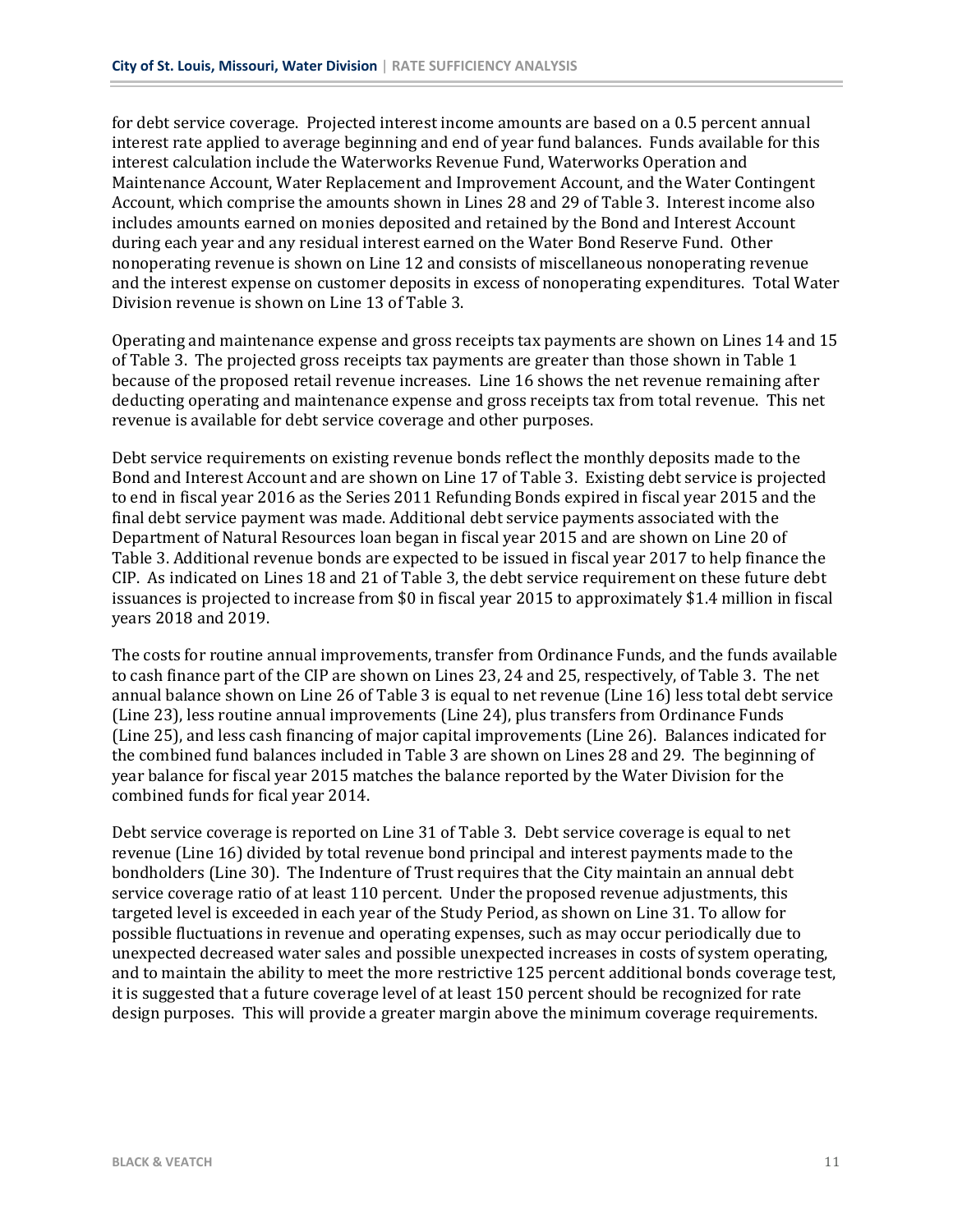| Line              |                                                                        |                                                                   |                         |                          |                                  |                                  |                                     |
|-------------------|------------------------------------------------------------------------|-------------------------------------------------------------------|-------------------------|--------------------------|----------------------------------|----------------------------------|-------------------------------------|
| No.               |                                                                        |                                                                   | 2015                    | 2016                     | 2017                             | 2018                             | 2019                                |
|                   |                                                                        |                                                                   | \$                      | \$                       | \$                               | $\mathbb{S}$                     | \$                                  |
| $\mathbf{1}$<br>2 | Water Sales Revenue at Existing Rates<br>Retail $(a)$<br>Wholesale (b) |                                                                   | 48,714,000<br>3,381,000 | 48,352,000<br>3,364,000  | 47,993,000<br>3,347,000          | 47,637,000<br>3,330,000          | 47,284,000<br>3,313,000             |
|                   | <b>Additional Retail Water Sales Revenue:</b><br>Year                  | Proposed<br><b>Retail Rate</b><br>Months<br>Effective<br>Increase |                         |                          |                                  |                                  |                                     |
| 3<br>4            | 2015<br>2016                                                           | $0.0\%$<br>12<br>0.0%<br>12                                       | $\boldsymbol{0}$        | $\mathbf{0}$<br>$\theta$ | $\boldsymbol{0}$<br>$\mathbf{0}$ | $\boldsymbol{0}$<br>$\mathbf{0}$ | 0<br>$\Omega$                       |
| 5<br>6<br>7       | 2017<br>2018<br>2019                                                   | 12<br>7.5%<br>5.0%<br>12<br>5.0%<br>12                            |                         |                          | 3,303,600                        | 3,572,800<br>2,350,000           | 3,546,300<br>2,541,500<br>2,449,300 |
| 8                 | <b>Total Additional Water Sales Revenue</b>                            |                                                                   | $\mathbf{0}$            | $\mathbf{0}$             | 3,303,600                        | 5,922,800                        | 8,537,100                           |
| 9                 | <b>Total Water Sales Revenue</b>                                       |                                                                   | 52,095,000              | 51,716,000               | 54,643,600                       | 56,889,800                       | 59,134,100                          |
| 10                | Other Revenue<br>Other Operating Revenue                               |                                                                   | 3,353,000               | 3,387,000                | 3,421,000                        | 3,455,000                        | 3,490,000                           |
| 11                | Interest Income (c)                                                    |                                                                   | 74,800                  | 69,800                   | 67,700                           | 70,000                           | 70,900                              |
| 12                | Net Other Nonoperating Revenues (d)                                    |                                                                   | 824,000                 | 824,000                  | 824,000                          | 824,000                          | 824,000                             |
| 13                | <b>Total Revenue</b>                                                   |                                                                   | 56,346,800              | 55,996,800               | 58,956,300                       | 61,238,800                       | 63,519,000                          |
| 14                | Operation and Maintenance Expense (e)                                  | 45,931,000                                                        | 47,551,000              | 49,232,000               | 50,980,000                       | 52,793,000                       |                                     |
| 15                | Gross Receipts Tax (f)                                                 | 3,382,000                                                         | 3,361,000               | 3,538,000                | 3,675,000                        | 3,813,000                        |                                     |
| 16                | Net Revenue                                                            |                                                                   | 7,033,800               | 5,084,800                | 6,186,300                        | 6,583,800                        | 6,913,000                           |
|                   | Debt Service Payments<br>Revenue Bond Debt Service Deposits (g)        |                                                                   |                         |                          |                                  |                                  |                                     |
| 17                | Existing                                                               |                                                                   | $\overline{0}$          | 0                        | $\mathbf{0}$                     | $\mathbf{0}$                     | $\theta$                            |
| 18                | Proposed                                                               |                                                                   | $\boldsymbol{0}$        | $\mathbf{0}$             | 690,600                          | 1,381,300                        | 1,381,300                           |
| 19                | <b>Total Debt Service Deposits</b>                                     |                                                                   | $\boldsymbol{0}$        | $\overline{0}$           | 690,600                          | 1,381,300                        | 1,381,300                           |
|                   | DNR Loan Debt Service Payment                                          |                                                                   |                         |                          |                                  |                                  |                                     |
| 20                | Existing                                                               |                                                                   | 276,800                 | 547,500                  | 549,200                          | 552,700                          | 554,100                             |
| 21                | Proposed                                                               |                                                                   | $\boldsymbol{0}$        | 0                        | $\boldsymbol{0}$                 | $\bf{0}$                         | $\bf{0}$                            |
| $22\,$            | Total DNR Loan Payment                                                 |                                                                   | 276,800                 | 547,500                  | 549,200                          | 552,700                          | 554,100                             |
| 23                | <b>Total Debt Service Payments</b>                                     |                                                                   | 276,800                 | 547,500                  | 1,239,800                        | 1,934,000                        | 1,935,400                           |
| 24                | Routine Annual Improvements                                            |                                                                   | 2,126,000               | 2,126,000                | 2,126,000                        | 2,126,000                        | 2,126,000                           |
| 25                | Transfer from Ordinance Funds                                          |                                                                   | $\boldsymbol{0}$        | $\overline{0}$           | $\boldsymbol{0}$                 | $\boldsymbol{0}$                 | $\theta$                            |
| 26                | Transfer to Construction Funds                                         |                                                                   | 5,243,000               | 4,100,000                | 2,500,000                        | 2,500,000                        | 2,500,000                           |
| 27                | Net Annual Balance                                                     |                                                                   | (612,000)               | (1,688,700)              | 320,500                          | 23,800                           | 351,600                             |
| 28                | Balance Available at Beginning of Year (h) 15,133,000                  |                                                                   |                         | 14,521,000               | 12,832,300                       | 13,152,800                       | 13,176,600                          |
| 29                | Balance Available at End of Year                                       |                                                                   | 14,521,000              | 12,832,300               | 13,152,800                       | 13,176,600                       | 13,528,200                          |
| 30<br>31          | Debt Service Payments (i)<br>Debt Service Coverage (j)                 |                                                                   | 4,125,500<br>170%       | 547,500<br>929%          | 1,239,800<br>499%                | 1,934,000<br>340%                | 1,935,400<br>357%                   |

#### **Table 3 Operating Flow of Funds under Proposed Rates**

 $\overline{\phantom{a}}$